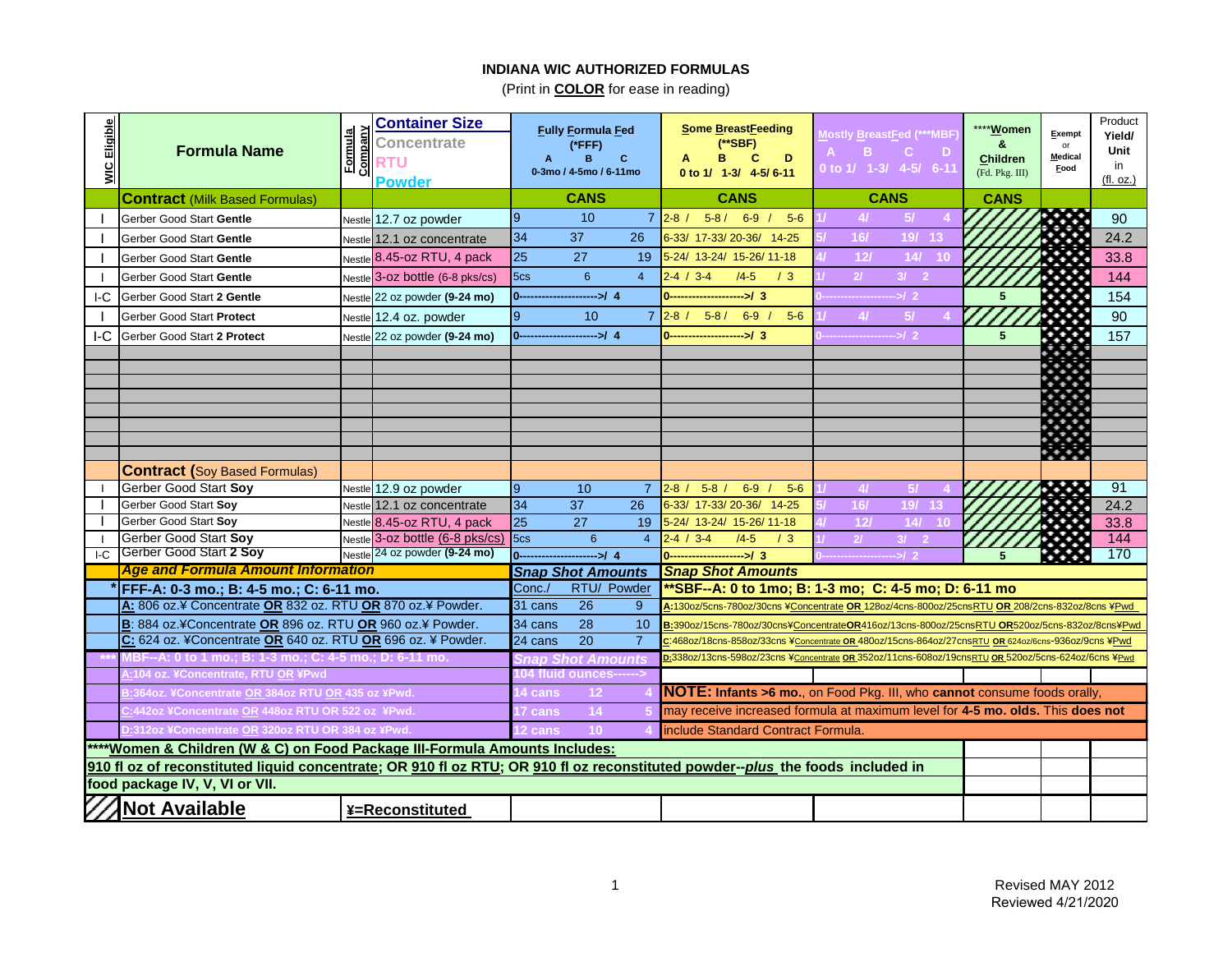| Eligible<br>$\frac{1}{2}$ | <b>Formula Name</b>                                           | Company<br>Formula | <b>Container Size</b><br><b>Concentrate</b><br>RTU<br>Powder | <b>Fully Formula Fed</b><br>(*FFF)<br>B<br>C.<br>0-3mo / 4-5mo / 6-11mo | Some BreastFeeding<br>(**SBF)<br>D<br>в<br>C<br>0 to 1/ 1-3/ 4-5/6-11 | <b>Mostly BreastFed (***MBF</b><br>в<br>C.<br>Ð<br>0 to 1/ 1-3/ 4-5/ 6-11 | ****Women<br>&<br><b>Children</b><br>(Fd. Pkg. III) | Exempt<br>or<br>Medical<br>Food | Product<br>Yield/<br>Unit<br>in<br>(fl. oz.) |
|---------------------------|---------------------------------------------------------------|--------------------|--------------------------------------------------------------|-------------------------------------------------------------------------|-----------------------------------------------------------------------|---------------------------------------------------------------------------|-----------------------------------------------------|---------------------------------|----------------------------------------------|
| W-C                       | Boost (Any Flavor)                                            |                    | Nestle <sup>8</sup> -02 RTU, 6 pk                            |                                                                         |                                                                       |                                                                           | 18 pks                                              | <b>MF</b>                       | 48                                           |
| $\mathsf{C}$              | Boost Kid Essentials 1.0 Cal. (Any flavor)                    |                    | Nestle 8.25-oz. RTU, 4 pack                                  |                                                                         |                                                                       |                                                                           | 27 pks                                              | MF                              | 33                                           |
| W-C                       | Boost Kid Essentials 1.5 Cal. (Any flavor)                    |                    | Nestle 8-oz RTU, 27 pack(cs)                                 |                                                                         |                                                                       |                                                                           | 4 cs                                                | MF                              | 216                                          |
| W-C                       | Boost Kid Essentials1.5 Cal.w/Fiber (Any Flavor)              |                    | Nestle 8-oz RTU, 27 pack(cs)                                 |                                                                         |                                                                       |                                                                           | 4 cs                                                | <b>MF</b>                       | 216                                          |
| W-C                       | <b>Bright Beginnings Soy Pediatric Drink</b>                  |                    | PBM 8-oz RTU, 6 pk                                           |                                                                         |                                                                       |                                                                           | 18 pks                                              | <b>MF</b>                       | 48                                           |
| $\mathsf{C}$              | <b>Complete Pediatric</b>                                     |                    | Nestle 8.45 oz RTU-24 pack                                   |                                                                         |                                                                       |                                                                           | 4 pks                                               | <b>MF</b>                       | 202                                          |
| $W-I-C$                   | EleCare for Infants w/DHA & ARA                               |                    | Abbot 14.1-oz powdered                                       | /10<br>/7<br>9 cans                                                     | /58<br>$/6 - 9 / 5 - 6$<br>$2-8$                                      | can                                                                       | 14                                                  | Е                               | $1-95$<br><b>W&amp;C-62</b>                  |
|                           | Enfamil Enfacare [Lipil]                                      |                    | Mead 2-oz bottles (48/cs)                                    | /9<br>8 <sub>cs</sub><br>6                                              | $2 - 7$ cs/ $5 - 7 / 5 - 8$<br>$4-5$                                  | <b>CS</b>                                                                 |                                                     | Е                               | 96                                           |
| IC                        | Enfamil Enfacare [Lipil]                                      |                    | Mead 1-quart RTU                                             | 26 cans / 28<br>20                                                      | / 13-25/ 15-27/ 11-19<br>4-25                                         | cans<br>110                                                               | 28                                                  | Е                               | 32                                           |
| I-C                       | Enfamil Enfacare [Lipil]                                      |                    | Mead 12.8-oz powdered                                        | 10 cans / 11<br>8                                                       | $6-9$ / 7-10 / 5-7<br>29                                              | can                                                                       | 11                                                  | Е                               | 87                                           |
|                           | Enfamil Lipil w/Iron 24 cal.                                  |                    | Mead 2-oz bottles (48/cs)                                    | 9<br>8 <sub>cs</sub><br>6                                               | $2 - 7$ cs/5-7<br>$/5 - 8$<br>$4-5$                                   | $\overline{\text{cs}}$                                                    |                                                     | Е                               | 96                                           |
| W-I-C                     | (Enfamil) Nutramigen AA LIPIL                                 |                    | Mead 14.1 oz. powdered                                       | 9 cans / 10<br>-7                                                       | $2-8$<br>$5-8/6-9/5-6$                                                | can                                                                       | 9                                                   | Е                               | 98                                           |
| W-I-C                     | (Enfamil) Nutramigen [Lipil]                                  |                    | Mead 13-oz concentrate                                       | 31 cans/ 34<br>24                                                       | 5-30 / 15-30/ 18-33/ 13-23                                            |                                                                           | 35                                                  | Е                               | 26                                           |
| W-I-C                     | (Enfamil) Nutramigen [Lipil]                                  |                    | Mead 1-quart RTU                                             | 26 cans/ 28<br>20                                                       | 4-25 / 13-25/ 15-27/ 11-19                                            | -10                                                                       | 28 bottles                                          | E.                              | 32                                           |
| l-C                       | (Enfamil)Nutramigen w/Enflora LGG [Lipil]                     |                    | Mead 12.6 oz powdered                                        | $-11$<br>8<br>10 cans/                                                  | 2-9.<br>$/6 - 9$<br>$7 - 10 / 5 - 7$                                  |                                                                           | 10                                                  | E.                              | 87                                           |
|                           | Enfamil Premature Lipil w/iron 20                             |                    | Mead. 2-oz bottles(48/cs)=8/6pks                             | 6<br>-9<br>8 <sub>cs</sub>                                              | $2.7$ cs/5-7 / 5-8<br>/4.5                                            |                                                                           |                                                     | E                               | 96                                           |
|                           | Enfamil Premature Lipil w/iron 24                             |                    | Mead, 2-oz bottles(48/cs)=8/6pks                             | 8 <sub>cs</sub><br>- 9<br>6                                             | 2-7cs/5-7 / 5-8 / 4-5                                                 |                                                                           |                                                     | Е                               | 96                                           |
| W-C                       | (Any Flavor)<br>Ensure                                        |                    | Abbot 8-oz RTU, 6 Pk-24/cs.                                  |                                                                         |                                                                       |                                                                           | 4 cs                                                | <b>MF</b>                       | 192                                          |
| W-C                       | <b>Ensure Plus</b><br>(Any Flavor)                            |                    | Abbot 8-oz RTU, 6 Pk-24/cs.                                  |                                                                         |                                                                       |                                                                           | 4 cs                                                | <b>MF</b>                       | 192                                          |
| W-C                       | <b>Ensure Plus</b><br>(Any Flavor)                            |                    | Abbot 1-quart RTU                                            |                                                                         |                                                                       |                                                                           | 28                                                  | <b>MF</b>                       | 32                                           |
| W-C                       | E028 Splash (Pediatric)                                       |                    | Nutric 8-oz RTU 27/case                                      |                                                                         |                                                                       |                                                                           | 4 cs                                                | MF                              | 216                                          |
| W                         | <b>Fibersource HN</b>                                         |                    | Nestle 8.45-oz RTU-24/cs.                                    |                                                                         |                                                                       |                                                                           | 4 cs                                                | <b>MF</b>                       | 202                                          |
|                           | Gerber Good Start Nourish (22 cal)                            |                    | Nestle 3-oz bottle (6-8 pks/48/cs 5cs                        | 6                                                                       | $2 - 4 / 3 - 4$<br>$/4 - 5$<br>/3                                     |                                                                           |                                                     | Е                               | 144                                          |
|                           | Gerber Good Start Nourish (22 cal)                            |                    | Nestle 12.6 oz powdered                                      | 11<br>10 cans /<br>8                                                    | $2-9$<br>$6 - 9$<br>$7 - 10$<br>$6 - 7$                               | can<br>15                                                                 |                                                     | Е                               | 83                                           |
|                           | Gerber Good Start Premature 24                                |                    | Nestle 3-0Z bottle (6-8 pks/48/cs) 5cs                       | 6<br>$\overline{4}$                                                     | $2 - 4 / 3 - 4$<br>$/4 - 5$<br>/3                                     |                                                                           |                                                     | Е                               | 144                                          |
| W-C                       | Jevity 1 Cal                                                  |                    | Abbot 8-oz RTU, 24/cs                                        |                                                                         |                                                                       |                                                                           | 4 cs                                                | <b>MF</b>                       | 192                                          |
| W-C                       | Jevity 1 Cal                                                  |                    | Abbot 1-quart RTU, 6/cs                                      |                                                                         |                                                                       |                                                                           | 4 cs                                                | <b>MF</b>                       | 192                                          |
| W-C                       | Jevity 1.2 Cal                                                |                    | Abbot 8-oz RTU, 24/cs                                        |                                                                         |                                                                       |                                                                           | 4 cs                                                | <b>MF</b>                       | 192                                          |
| C                         | KetoCal 3:1                                                   |                    | Nutric 11-oz powdered                                        |                                                                         |                                                                       |                                                                           | 13 cans                                             | MF                              | 69                                           |
| $\mathsf{C}$              | KetoCal 4:1                                                   |                    | Nutric 11-oz powdered                                        |                                                                         |                                                                       |                                                                           | 18 cans                                             | <b>MF</b>                       | 50                                           |
|                           | W-I-CINeocate Infant w/DHA & ARA                              |                    | Nutric 14-oz. powdered                                       | 10 cans $/$<br>11<br>8                                                  | 2.9/<br>$6-9$ / 7-10 / 6-7                                            | 15<br>can                                                                 | 11 cans                                             | Е                               | 85                                           |
| C                         | Neocate Junior                                                |                    | Nutric 14-oz. powdered                                       |                                                                         |                                                                       |                                                                           | 15 cans                                             | <b>MF</b>                       | 60                                           |
| Iс                        | Neocate Junior w/Prebiotics [unflavore Nutric 14-oz. powdered |                    |                                                              |                                                                         |                                                                       |                                                                           | 14 cans                                             | <b>MF</b>                       | 63                                           |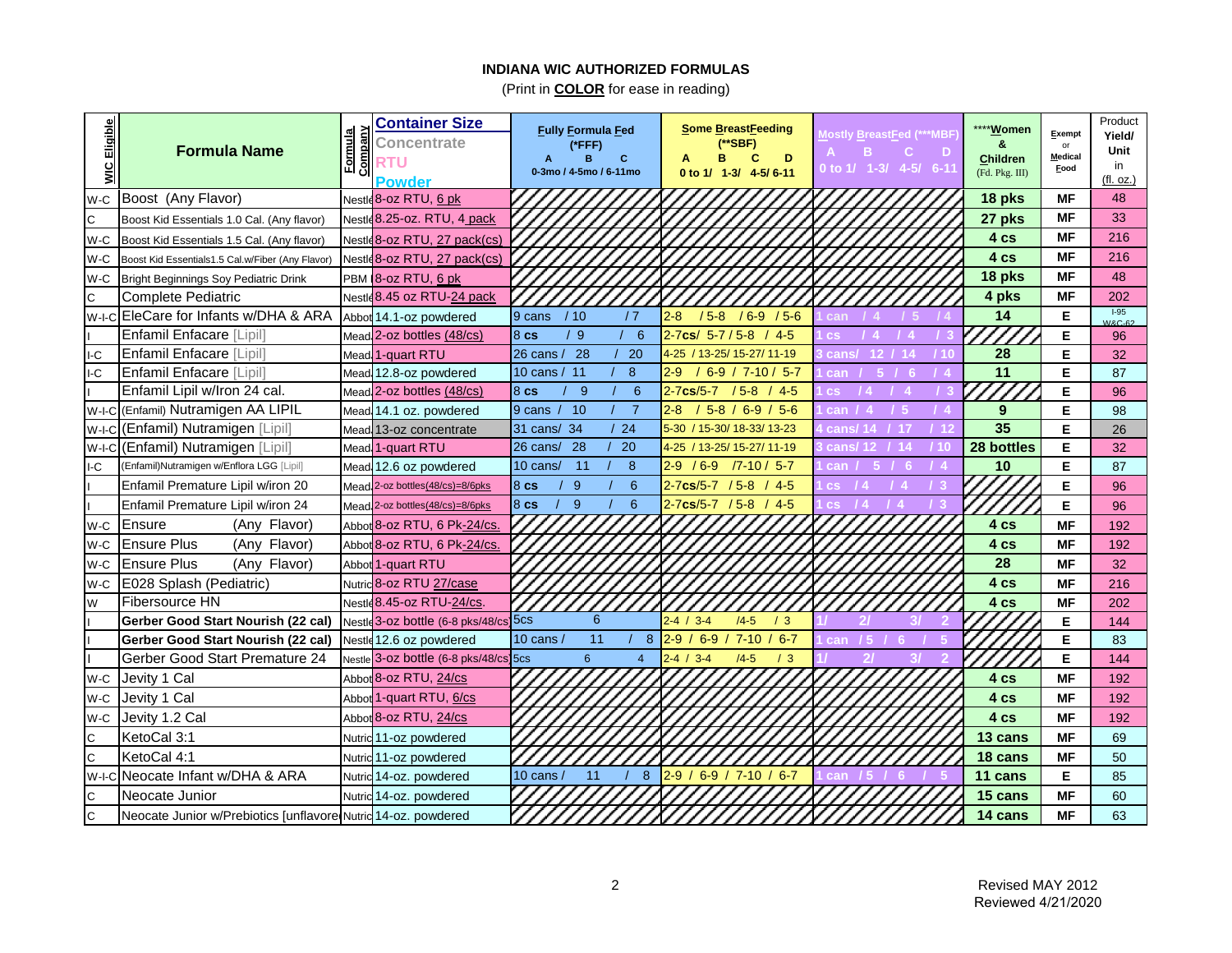| WIC Eligible | <b>Formula Name</b>                                               | Company<br><b>Formula</b> | <b>Container Size</b><br><b>Concentrate</b><br><b>RTU</b><br>Powder | <b>Fully Formula Fed</b><br>(*FFF)<br>B<br>C<br>0-3mo / 4-5mo / 6-11mo | Some BreastFeeding<br>(**SBF)<br>D<br>в<br>C<br>0 to 1/ 1-3/ 4-5/ 6-11 | <b>Nostly BreastFed (***MBF</b><br>$\mathbf{B}$<br>-C.<br>- D<br>0 to 1/ 1-3/ 4-5/ 6-11 | **** Women<br>&<br><b>Children</b><br>(Fd. Pkg. III) | Exempt<br>or<br><b>Medical</b><br>Food | Product<br>Yield/<br>Unit<br>in<br>(fl. oz.) |
|--------------|-------------------------------------------------------------------|---------------------------|---------------------------------------------------------------------|------------------------------------------------------------------------|------------------------------------------------------------------------|-----------------------------------------------------------------------------------------|------------------------------------------------------|----------------------------------------|----------------------------------------------|
| C            | Nutren Junior                                                     |                           | Nestle 8.45-oz RTU, 24/cs                                           |                                                                        |                                                                        |                                                                                         | 4 cs                                                 | MF                                     | 202                                          |
| C            | Nutren Junior w/Fiber                                             |                           | Nestle 8.45-oz RTU, 24/cs                                           |                                                                        |                                                                        |                                                                                         | 4 cs                                                 | ΜF                                     | 202                                          |
| C            | Pediasure<br>(Any flavor)                                         |                           | Abbot 8-oz RTU, 6 Pack                                              |                                                                        |                                                                        |                                                                                         | 18-6 pks                                             | ΜF                                     | 48                                           |
| C            | Pediasure w/Fiber<br>(Any flavor)                                 |                           | Abbot 8-oz RTU, 6 Pack                                              |                                                                        |                                                                        |                                                                                         | 18-6 pks                                             | <b>MF</b>                              | 48                                           |
| W-C          | Pediasure 1.5 Cal<br>(Any flavor)                                 |                           | Abbot 8-oz RTU, 24/cs                                               |                                                                        |                                                                        |                                                                                         | 4 cs                                                 | ΜF                                     | 192                                          |
| W-C          | Pediasure 1.5 Cal w/Fiber (Any flavor)                            |                           | Abbot 8-oz RTU, 24/cs                                               |                                                                        |                                                                        |                                                                                         | 4 cs                                                 | <b>MF</b>                              | 192                                          |
| W-C          | Pediasure Peptide 1.0 Cal. (Any flavor)--<br>(formerly Vital Jr.) |                           | Abbot 8-oz RTU, 24/cs                                               |                                                                        |                                                                        |                                                                                         | 4 cs                                                 | ΜF                                     | 192                                          |
| W            | Peptamen OS                                                       |                           | Nestle 8-oz. RTU, 27/cs                                             |                                                                        |                                                                        |                                                                                         | 4 cs                                                 | <b>MF</b>                              | 216                                          |
| W-C          | Peptamen with Prebio 1                                            |                           | Nestle 8.45-oz RTU, 24/cs                                           |                                                                        |                                                                        |                                                                                         | 4 cs                                                 | <b>MF</b>                              | 202                                          |
| W-C          | Peptamen                                                          |                           | Nestle 8.45-oz RTU, 24/cs                                           |                                                                        |                                                                        |                                                                                         | 4 cs                                                 | <b>MF</b>                              | 202                                          |
| C            | Peptamen Jr.                                                      |                           | Nestle 8.45-oz RTU 24/cs                                            |                                                                        |                                                                        |                                                                                         | 4 cs                                                 | <b>MF</b>                              | 202                                          |
| C            | Peptamen Jr. Fiber                                                |                           | Nestle 8.45-oz RTU 24/cs                                            |                                                                        |                                                                        |                                                                                         | 4 cs                                                 | ΜF                                     | 202                                          |
| C            | Peptamen Jr. w/Prebio 1                                           |                           | Nestle 8.45-oz RTU 24/cs                                            |                                                                        |                                                                        |                                                                                         | 4 cs                                                 | MF                                     | 202                                          |
| C            | Peptamen Junior 1.5                                               |                           | Nestle 8.45-oz RTU 24/cs                                            |                                                                        |                                                                        |                                                                                         | 4 cs                                                 | <b>MF</b>                              | 202                                          |
| W-C          | Portagen                                                          |                           | Mead 16-oz powdered                                                 |                                                                        |                                                                        |                                                                                         | 13 cans                                              | ΜF                                     | 70                                           |
| $W-I-C$      | Pregestimil 20 calorie [LIPIL]                                    |                           | Mead 16-oz powdered                                                 | $7 \text{ cans} / 8$<br>6                                              | $/4-6/5-7/4-5$<br>16                                                   | can<br>- 3                                                                              | 8 cans                                               | Е                                      | 112                                          |
| W-I-C        | Pregestimil 20 calorie [LIPIL]                                    |                           | Mead 2-oz bottles, 48/cs.                                           | /9<br>8 <sub>cs</sub><br>6                                             | $2 - 7$ cs/5-7 / 5-8<br>/45                                            | 14.<br><b>CS</b>                                                                        | 9 <sub>cs</sub>                                      | Е                                      | 96                                           |
| $W-I-C$      | Pregestimil 24 calorie [LIPIL]                                    |                           | Mead 2-oz bottles, 48/cs.                                           | /9<br>8 <sub>cs</sub><br>6                                             | $2 - 7$ cs/5-7 / 5-8 / 4-5                                             | <b>CS</b>                                                                               | 9 <sub>cs</sub>                                      | Е                                      | 96                                           |
| W-C          | Promote w/fiber                                                   |                           | Abbot 8-oz RTU-24/cs.                                               |                                                                        |                                                                        |                                                                                         | 4 cs                                                 | <b>MF</b>                              | 192                                          |
| W-C          | <b>IPulmocare</b>                                                 |                           | Abbot 8-oz RTU-6 Pack(24/cs.)                                       |                                                                        |                                                                        |                                                                                         | 4 cs                                                 | <b>MF</b>                              | 192                                          |
| W            | Resource Breeze                                                   |                           | Nestle <sup>8-oz.</sup> RTU, 27/cs                                  |                                                                        |                                                                        |                                                                                         | 4 cs                                                 | <b>MF</b>                              | 216                                          |
|              | W-I-C Similac Expert Care <b>Alimentum</b>                        |                           | Abbot 16-oz powdered                                                | 8<br>6<br>7 cans                                                       | $1-6$ / 4-6 / 5-7 / 4-5                                                | can<br>73                                                                               | 8 cans                                               | Е                                      | 113                                          |
|              | W-I-C Similac Expert Care Alimentum                               |                           | Abbot <sup>1</sup> -quart RTU Bottle                                | 26bottles/ 28<br><b>20</b>                                             | 4-25/13-25/ 15-27/ 11-19                                               | $\text{Bbottles}/12$ / 14                                                               | 28                                                   | E                                      | 32                                           |
|              | W-I-C Similac Expert Care for Diarrhea(Isomil DF)                 |                           | Abbot 1-quart RTU                                                   | 28<br>26<br>20                                                         | 4-25/13-25 / 15-27/11-19                                               | cans/12 $114$<br>/ 10                                                                   | 28                                                   | Е                                      | 32                                           |
| W-I-C        | Similac Expert Care NeoSure                                       |                           | Abbot 13.1-oz powdered                                              | 10 cans / 11<br>-8                                                     | 2-9/6-9 / 7-10 / 6-7                                                   | can                                                                                     | 10 cans                                              | Е                                      | 87                                           |
| $W-I-C$      | Similac Expert Care NeoSure                                       |                           | Abbot 1-quart RTU Bottle                                            | 26bottles/<br>28<br>20                                                 | 4-25/13-25/15-27/11-19                                                 | ر 12 /bottles<br>-14                                                                    | 28 bottles                                           | Е                                      | 32                                           |
|              | W-I-C Similac PM 60/40                                            |                           | Abbot 14.1 oz powdered                                              | 8 cans<br>9<br>/6                                                      | $5 - 7 / 6 - 8 / 4 - 5$<br>$2 - 7$                                     | can                                                                                     | 8                                                    | Е                                      | 102                                          |
|              | Similac Special Care w/Iron 24                                    |                           | Abbot 2-oz RTU, 6-8Pk/cs                                            | $8 \text{ cs}$<br>9<br>6                                               | $5 - 7 / 5 - 8 / 4 - 5$<br>$2 - 7$                                     |                                                                                         |                                                      | Е                                      | 96                                           |
|              | w-c Suplena                                                       |                           | Abbot 8-02 RTU, 24/cs                                               |                                                                        |                                                                        |                                                                                         | 4 cs                                                 | <b>MF</b>                              | 192                                          |
|              |                                                                   |                           |                                                                     |                                                                        |                                                                        |                                                                                         |                                                      |                                        |                                              |
|              |                                                                   |                           |                                                                     |                                                                        |                                                                        |                                                                                         |                                                      |                                        |                                              |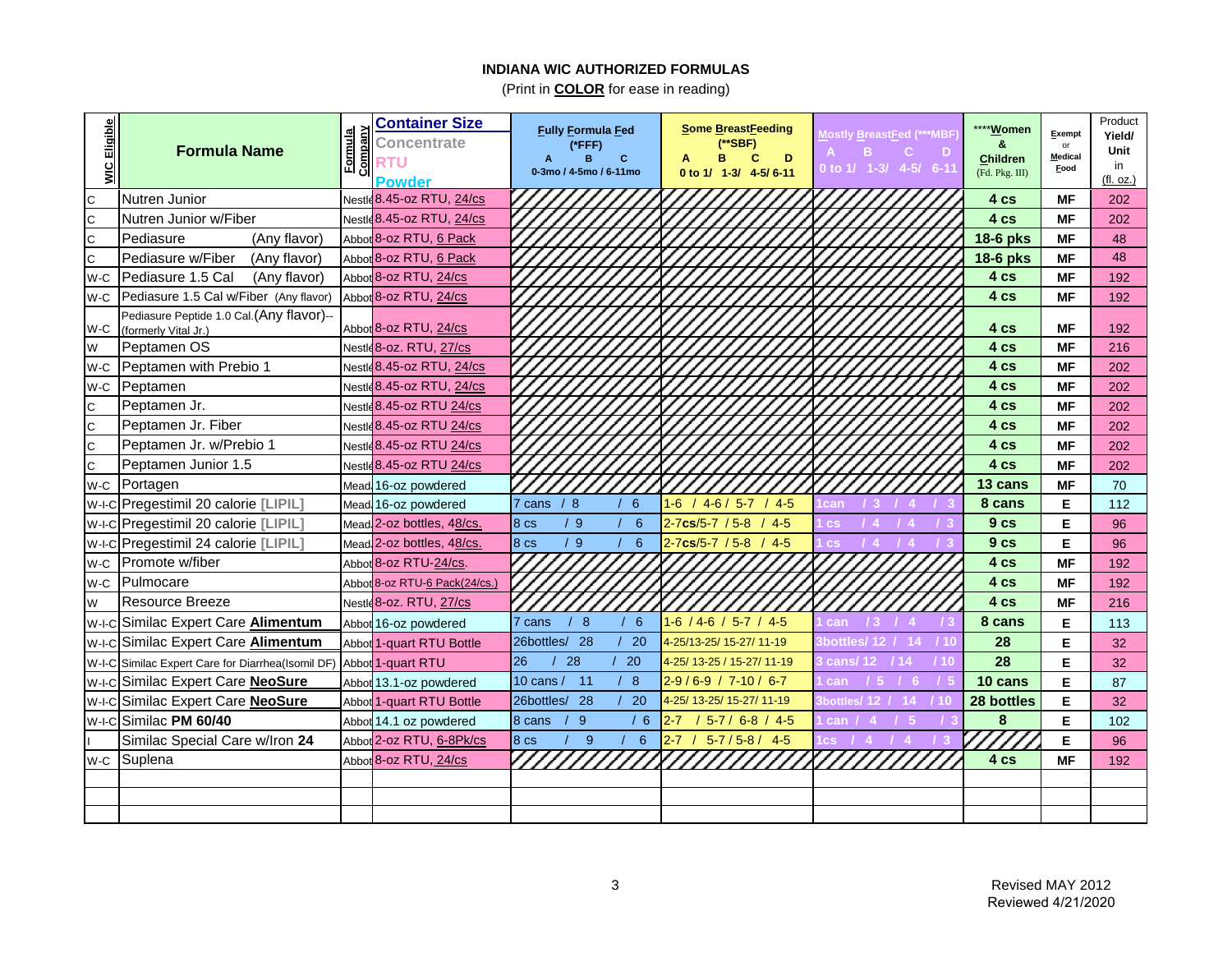| Eligible<br>$\frac{1}{2}$ | <b>Formula Name</b>                                          | Company<br><b>Formula</b> | <b>Container Size</b><br>Concentrate<br>RTU<br><b>Powder</b> | <b>Fully Formula Fed</b><br>(*FFF)<br>B<br>0-3mo / 4-5mo / 6-11mo | Some BreastFeeding<br>(**SBF)<br>C<br>в<br>D<br>0 to 1/ 1-3/ 4-5/6-11 | <b>Mostly BreastFed (***MBF</b><br>в<br>C.<br>Ð<br>0 to 1/ 1-3/ 4-5/ 6-11 | **** <b>Women</b><br>&<br><b>Children</b><br>(Fd. Pkg. III) | Exempt<br>or<br><b>Medical</b><br>Food | Product<br>Yield/<br>Unit<br>in<br>(fl. oz.) |
|---------------------------|--------------------------------------------------------------|---------------------------|--------------------------------------------------------------|-------------------------------------------------------------------|-----------------------------------------------------------------------|---------------------------------------------------------------------------|-------------------------------------------------------------|----------------------------------------|----------------------------------------------|
|                           | <b>Riley Formulas</b>                                        |                           |                                                              |                                                                   |                                                                       |                                                                           |                                                             |                                        |                                              |
| W-C                       | Acerflex                                                     |                           | Nutric 16-oz powdered                                        |                                                                   |                                                                       |                                                                           | 10 cans                                                     | <b>MF</b>                              | 89                                           |
| W-I-C                     | BCAD <sub>1</sub>                                            |                           | Mead 16-oz powdered                                          | /8<br>6<br>7 cans                                                 | $1-6$<br>/46<br>$/5 - 7 / 4 - 5$                                      |                                                                           | 8 cans                                                      | <b>E/MF</b>                            | 113                                          |
| W-C                       | <b>BCAD2</b>                                                 |                           | Mead 16-oz powdered                                          |                                                                   |                                                                       |                                                                           | 9 cans                                                      | <b>MF</b>                              | 93                                           |
| W-I-C                     | Calcilo-XD                                                   |                           | Abbot 13.2-oz. powder                                        | 10<br>9 cans                                                      | $2-8$<br>$5-8/6-9/5-6$                                                |                                                                           | 9 cans                                                      | Е                                      | 96                                           |
| W-C                       | Complete Amino Acid Mix                                      |                           | Nutric 7 oz. powdered (bottle)                               |                                                                   |                                                                       |                                                                           | 28 bottles                                                  | <b>MF</b>                              | 32                                           |
| W-C                       | <b>Complex Essential MSD Drink Mix</b>                       |                           | Applic 16-oz powdered                                        |                                                                   |                                                                       |                                                                           | 10 cans                                                     | <b>MF</b>                              | 90                                           |
| W-C                       | Complex MSUD Drink Mix                                       |                           | Applic 16 oz powdered                                        |                                                                   |                                                                       |                                                                           | 10 cans                                                     | <b>MF</b>                              | 90                                           |
|                           | Cyclinex-1                                                   |                           | Abbot 14.1-oz powdered                                       | 8 cans<br>9<br>6                                                  | $5 - 7 / 6 - 8 / 4 - 5$<br>2-7                                        |                                                                           |                                                             | Е                                      | 102                                          |
| W-C                       | Cyclinex-2                                                   |                           | Abbot 14.1-oz powdered                                       |                                                                   |                                                                       |                                                                           | 10 cans                                                     | <b>MF</b>                              | 88                                           |
|                           | <b>Enfaport (Notify Riley when used)</b> [Lipil]             |                           | Mead 8 oz RTU cans                                           | 104 cans/ 112<br>/80                                              | 4-103 / 49-103 / 57-111 / 41-79                                       |                                                                           |                                                             | Е                                      | 8                                            |
| W-C                       | <b>Essential Amino Acid Mix</b>                              |                           | Nutric 7 oz. powdered (bottle)                               |                                                                   |                                                                       |                                                                           | 29 bottles                                                  | <b>MF</b>                              | 31                                           |
| W-I-C                     | GA                                                           |                           | Mead 16 oz powdered                                          | /8<br>6<br>7 cans                                                 | $1-6$<br>/46<br>$/5 - 7 / 4 - 5$                                      |                                                                           | 8 cans                                                      | E/MF                                   | 113                                          |
| W-C                       | GlutarAde GA-1 Amino Acid Blend Applie 1 LB (454 g) powdered |                           |                                                              |                                                                   |                                                                       |                                                                           | 11 cans                                                     | <b>MF</b>                              | 81                                           |
| W-C                       | GlutarAde Junior GA-1 Drink Mix                              |                           | Applie 14.1 oz. (400 g) powdered                             |                                                                   |                                                                       |                                                                           | 9 cans                                                      | MF                                     | 101                                          |
|                           | Glutarex-1                                                   |                           | Abbot 14.1-oz powdered                                       | /10<br>9 cans                                                     | $5-8/6-9/5-6$<br>$2-8$                                                |                                                                           |                                                             | Е                                      | 96                                           |
| W-C                       | Glutarex-2                                                   | Abbot                     | 14.1-oz powdered                                             |                                                                   |                                                                       |                                                                           | 11 cans                                                     | <b>MF</b>                              | 82                                           |
| W                         | <b>HCU Express</b>                                           | Vitafle                   | 25 gm. Pwd pkts.                                             |                                                                   |                                                                       |                                                                           | 455 pkts.                                                   | <b>MF</b>                              | $\overline{2}$                               |
| $W-I-C$                   | HCY <sub>1</sub>                                             | Mead                      | 16-oz powdered                                               | 6<br><b>/</b> 8<br>cans                                           | $1-6$ /4-6<br>$/5 - 7 / 4 - 5$                                        |                                                                           | 8 cans                                                      | <b>E/MF</b>                            | 113                                          |
| W-C                       | HCY <sub>2</sub>                                             | Mead                      | 16-oz powdered                                               |                                                                   |                                                                       |                                                                           | 9 cans                                                      | <b>MF</b>                              | 93                                           |
| W-C                       | HOM-2                                                        |                           | Nutric 17.6-oz powdered                                      |                                                                   |                                                                       |                                                                           | 12 cans                                                     | MF                                     | 72                                           |
|                           | Hominex-1                                                    |                           | Abbot 14.1-oz powdered                                       | 9 cans<br>/10<br>/ 7                                              | $2-8$ / 5-8 / 6-9 / 5-6                                               |                                                                           |                                                             | Е                                      | 96                                           |
| W-C                       | Hominex-2                                                    |                           | Abbot 14.1-oz powdered                                       |                                                                   |                                                                       |                                                                           | 11 cans                                                     | <b>MF</b>                              | 82                                           |
|                           | l-Valex-1                                                    |                           | Abbot 14.1-oz powdered                                       | /10<br>9 cans<br>17                                               | $2-8$ / 5-8 / 6-9 / 5-6                                               | can                                                                       |                                                             | E                                      | 96                                           |
| W-C                       | I-Valex-2                                                    |                           | Abbot 14.1-oz powdered                                       |                                                                   |                                                                       |                                                                           | 11 cans                                                     | <b>MF</b>                              | 82                                           |
|                           | Ketonex-1                                                    |                           | Abbot 14.1-oz powdered                                       | /10<br>/7<br>9 cans                                               | $5-8/6-9/5-6$<br>$2-8$                                                | can                                                                       |                                                             | E                                      | 96                                           |
| W-C                       | Ketonex-2                                                    |                           | Abbot 14.1-oz powdered                                       |                                                                   |                                                                       |                                                                           | 11 cans                                                     | <b>MF</b>                              | 82                                           |
| W-C                       | KetoVolve-4:1 Ratio Powder                                   |                           | Solac 300 gm powdered (10 oz)                                |                                                                   |                                                                       |                                                                           | 18 cans                                                     | <b>MF</b>                              | 50                                           |
| W-C                       | Lipistart                                                    |                           | Vitaflo 400 gm. Powdered [14.11 oz]                          |                                                                   |                                                                       |                                                                           | 9 cans                                                      | <b>MF</b>                              | 93                                           |
| $W-I-C$                   | <b>LMD</b>                                                   |                           | Mead 16-oz powdered                                          | /8<br>6<br>7 cans                                                 | $1-6$<br>/46<br>/57/45                                                | can                                                                       | 8 cans                                                      | <b>E/MF</b>                            | 113                                          |
| W                         | <b>LOPHLEX</b>                                               | Nutric                    | .5OZ.Pkt.Pwd(30 pkts./bx)                                    |                                                                   |                                                                       |                                                                           | 455 pkts.                                                   | <b>MF</b>                              | $\overline{2}$                               |
|                           | <b>MSUD Analog</b>                                           |                           | Nutric 14.1-oz powdered                                      | 9 cans<br>/10                                                     | $2-8$<br>$5-8/6-9/5-6$                                                |                                                                           |                                                             | E                                      | 95                                           |
| W-C                       | <b>MSUD Maxamaid</b>                                         |                           | Nutric 16-oz powdered                                        |                                                                   |                                                                       |                                                                           | 12 cans                                                     | <b>MF</b>                              | 73                                           |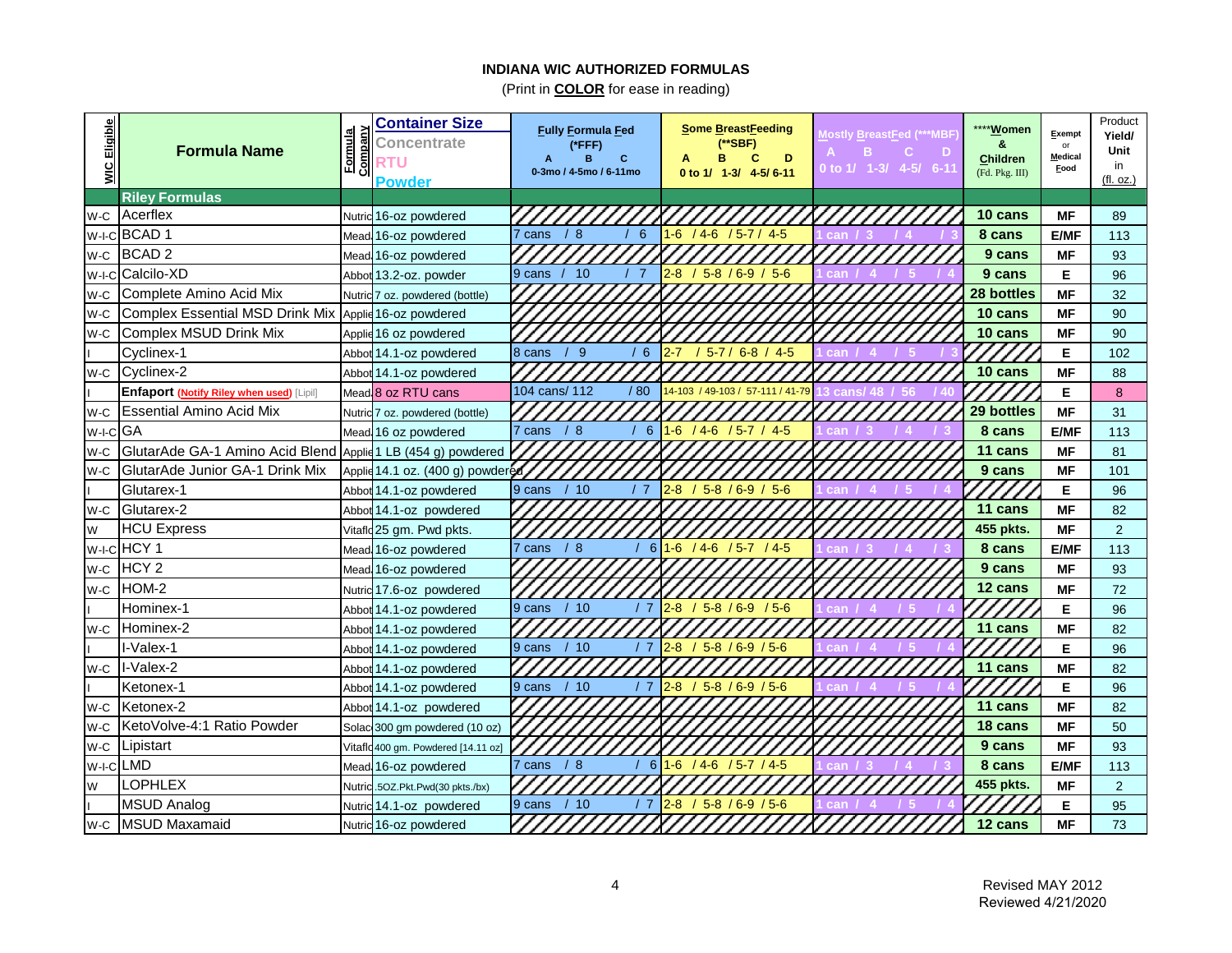| <b>Eligible</b><br>$\frac{1}{2}$ | <b>Formula Name</b>             | Company<br><b>Formula</b> | <b>Container Size</b><br><b>Concentrate</b><br><b>RTU</b><br><b>Powder</b> | <b>Fully Formula Fed</b><br>(*FFF)<br>в<br>C.<br>0-3mo / 4-5mo / 6-11mo | Some BreastFeeding<br>(**SBF)<br>D<br>в<br>C<br>0 to 1/ 1-3/ 4-5/6-11 | lostly BreastFed (***MBF<br>в<br>Ð<br>С<br>0 to 1/ 1-3/ 4-5/ 6-11 | **** <b>Women</b><br>&<br><b>Children</b><br>(Fd. Pkg. III) | Exempt<br>or<br><b>Medical</b><br>Food | Product<br>Yield/<br>Unit<br>in<br>(fl. oz.) |
|----------------------------------|---------------------------------|---------------------------|----------------------------------------------------------------------------|-------------------------------------------------------------------------|-----------------------------------------------------------------------|-------------------------------------------------------------------|-------------------------------------------------------------|----------------------------------------|----------------------------------------------|
| W                                | <b>MSUD Maxamum</b>             |                           | Nutric 16-oz powdered                                                      |                                                                         |                                                                       |                                                                   | 13 cans                                                     | <b>MF</b>                              | 69                                           |
| W-C                              | <b>MSUD2</b>                    |                           | Nutric 17.6-oz powdered                                                    |                                                                         |                                                                       |                                                                   | 12 cans                                                     | <b>MF</b>                              | 75                                           |
| $W-I-C$                          | OA <sub>1</sub>                 |                           | Mead 16-oz powdered                                                        | /8<br>6<br>7 cans                                                       | $1-6$<br>/46<br>$/5 - 7$<br>45                                        | can                                                               | 8 cans                                                      | <b>E/MF</b>                            | 113                                          |
| W-C                              | OA <sub>2</sub>                 |                           | Mead 16-oz powdered                                                        |                                                                         |                                                                       |                                                                   | 9 cans                                                      | <b>MF</b>                              | 93                                           |
| W-C                              | OS <sub>2</sub>                 |                           | Nutric 17.6-oz powdered                                                    |                                                                         |                                                                       |                                                                   | 12 cans                                                     | <b>MF</b>                              | 75                                           |
| W                                | Periflex Advance                | Nutric                    | 16-oz powdered                                                             |                                                                         |                                                                       |                                                                   | 10 cans                                                     | <b>MF</b>                              | 83                                           |
|                                  | Periflex Infant                 |                           | Nutric 14.1-oz powdered                                                    | 10 cans / 11<br>8                                                       | $6 - 9$<br>$/7 - 10 / 5 - 7$<br>$2-9/$                                | can                                                               |                                                             | Е                                      | 84                                           |
| W-C                              | Periflex Junior                 | Nutric                    | 16-oz powdered                                                             |                                                                         |                                                                       |                                                                   | 10 cans                                                     | <b>MF</b>                              | 84                                           |
| W-I-C                            | PFD Toddler<br>(formerly PFD 1) | Mead                      | 16-oz powdered                                                             | cans $/ 8$<br>$5\overline{5}$                                           | $1-6/$<br>$4-6$<br>$5 - 7 / 4$                                        |                                                                   | 7 cans                                                      | <b>E/MF</b>                            | 120                                          |
| W-C                              | PFD <sub>2</sub>                | Mead                      | 16-oz powdered                                                             |                                                                         |                                                                       |                                                                   | 10 cans                                                     | <b>MF</b>                              | 91                                           |
|                                  | Phenex-1                        | Abbot                     | 14.1-oz powdered                                                           | /10<br>9 cans<br>/ 7                                                    | $2-8$ / 5-8 / 6-9 / 5-6                                               |                                                                   |                                                             | Е                                      | 96                                           |
| W-C                              | Phenex 2                        | Abbo                      | 14.1 oz powdered                                                           |                                                                         |                                                                       |                                                                   | 11 cans                                                     | <b>MF</b>                              | 82                                           |
| W-C                              | Phlexy-10 Drink Mix             | Nutric                    | .7oz pkts. (30/cs.)                                                        |                                                                         |                                                                       |                                                                   | 303 pkts.                                                   | <b>MF</b>                              | 3                                            |
| W-C                              | Phenylade-40 Drink Mix          | Applie                    | 25gm.pkt.Pwd(20pkt/cs)                                                     |                                                                         |                                                                       |                                                                   | 182 pkts.                                                   | МF                                     | 5                                            |
| W-C                              | Phenylade-60 Drink Mix          |                           | Applic 16-oz powdered                                                      |                                                                         |                                                                       |                                                                   | 8 cans                                                      | <b>MF</b>                              | 106                                          |
| W-C                              | Phenylade Drink Mix             |                           | Applic 16-oz powdered                                                      |                                                                         |                                                                       |                                                                   | 10 cans                                                     | <b>MF</b>                              | 90                                           |
| W-C                              | PhenyladeEssentialDrinkMix      |                           | Applic 16-oz powdered                                                      |                                                                         |                                                                       |                                                                   | 10 cans                                                     | <b>MF</b>                              | 90                                           |
| $\mathsf{I}\text{-}\mathsf{C}$   | Phenyl Free 1                   |                           | Mead 16-oz powdered                                                        | /8<br>6<br>7 cans                                                       | $1-6$ / 4 6 / 5 7<br>/45                                              | can                                                               | 8 cans                                                      | Е                                      | 113                                          |
| W-C                              | Phenyl Free 2                   |                           | Mead 16-oz powdered                                                        |                                                                         |                                                                       |                                                                   | 9 cans                                                      | <b>MF</b>                              | 93                                           |
| W-C                              | Phenyl Free 2 HP                |                           | Mead 16-oz powdered                                                        |                                                                         |                                                                       |                                                                   | 10 cans                                                     | <b>MF</b>                              | 88                                           |
| W-C                              | PKU <sub>2</sub>                |                           | Nutric 17.6-oz powdered                                                    |                                                                         |                                                                       |                                                                   | 12 cans                                                     | <b>MF</b>                              | 72                                           |
| W                                | PKU <sub>3</sub>                |                           | Nutric 17.6-oz powdered                                                    |                                                                         |                                                                       |                                                                   | 13 cans                                                     | <b>MF</b>                              | 70                                           |
| W                                | <b>PKU Express</b>              |                           | Vitaflo 25 gm. powder (packet/s)                                           |                                                                         |                                                                       |                                                                   | 303 pkts.                                                   | <b>MF</b>                              | 3                                            |
| $\mathsf{C}$                     | <b>PKU Gel</b>                  |                           | Vitaflo 24 gm. powder (packet/s)                                           |                                                                         |                                                                       |                                                                   | 303 pkts.                                                   | МF                                     | 3                                            |
| W-I-C                            | Product 3232A                   |                           | Mead 16-oz powdered                                                        | /8<br>6<br>7 cans                                                       | $1-6$<br>$/4-6$<br>/5.7<br>/45                                        | can<br>$\overline{4}$                                             | 8 cans                                                      | Е                                      | 113                                          |
|                                  | W-I-C ProPhree                  |                           | Abbot 14.1-oz powdered                                                     | -9<br>6<br>8 cans                                                       | 57/<br>$6 - 8$<br>45<br>$2 - 7$                                       | can<br>-5                                                         | 8 cans                                                      | МF                                     | 102                                          |
| W-I-C                            | Propimex-1                      |                           | Abbot 14.1-oz powdered                                                     | $^{\prime}$ 7<br>/10<br>9 cans                                          | $5-8/6-9$<br>56<br>$2-8$                                              | can.<br>15                                                        | 9 cans                                                      | Е                                      | 96                                           |
| W-C                              | Propimex 2                      |                           | Abbot 14.1-oz powdered                                                     |                                                                         |                                                                       |                                                                   | 11 cans                                                     | <b>MF</b>                              | 82                                           |
| W-C                              | ProViMin                        |                           | Abbot 5.3-oz powdered                                                      |                                                                         |                                                                       |                                                                   | 5 cans                                                      | <b>MF</b>                              | 167                                          |
| W-C                              | TYR <sub>2</sub>                |                           | Nutric 17.6-oz powdered                                                    |                                                                         |                                                                       |                                                                   | 12 cans                                                     | <b>MF</b>                              | 75                                           |
| $W-I-C$                          | Tyrex-1                         |                           | Abbot 14.1-oz powdered                                                     | 9 cans<br>/10                                                           | $2-8$<br>$/5 - 8 / 6 - 9 / 5 - 6$                                     | can                                                               | 9 cans                                                      | Е                                      | 96                                           |
| W-C                              | Tyrex-2                         |                           | Abbot 14.1-oz powdered                                                     |                                                                         |                                                                       |                                                                   | 11 cans                                                     | <b>MF</b>                              | 82                                           |
|                                  | W-I-C TYROS 1                   |                           | Mead 16-oz powdered                                                        | /8<br>6<br>7 cans                                                       | $1-6$<br>$/4 - 6$ $/5 - 7$ $/4 - 5$                                   | can<br>13 <sup>°</sup><br>14                                      | 8 cans                                                      | <b>E/MF</b>                            | 113                                          |